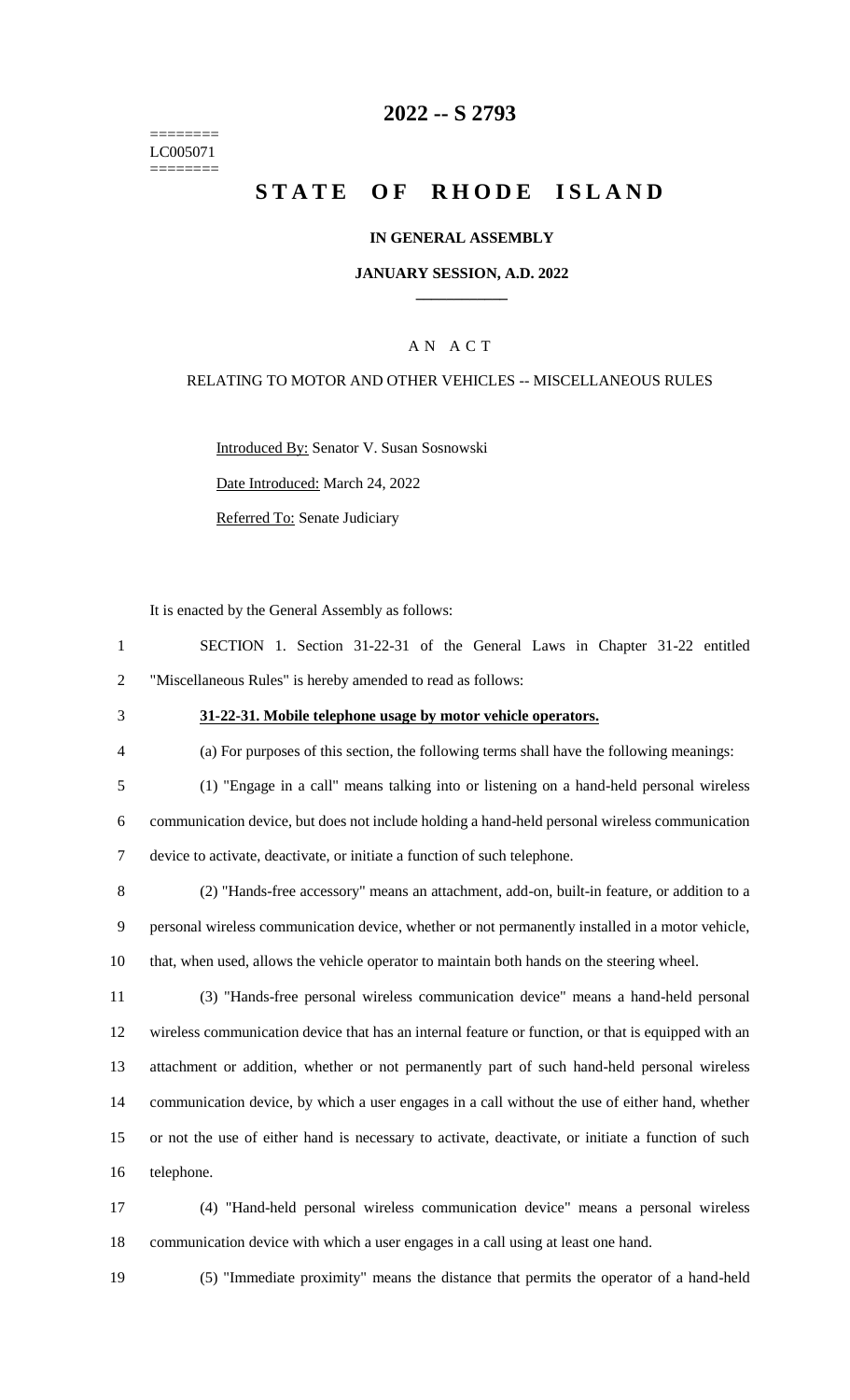personal wireless communication device to hear telecommunications transmitted over such hand- held personal wireless communication device, but does not require physical contact with such operator's ear.

 (6) "Mobile telephone" means a personal wireless communication device, analog, wireless, or digital telephone capable of sending or receiving telephone communication without an access line for service.

 (7) "Public utility" means a business that provides electricity, natural gas, water, and communications and other information services to residential and commercial customers.

 (8) "Using" or "use" means holding a hand-held personal wireless communication device to, or in the immediate proximity of, the user's ear.

 (b)(1) Except as otherwise provided in this section, no person shall operate a motor vehicle while using a hand-held personal wireless communication device to engage in a call while such vehicle is in motion.

 (2) An operator of a motor vehicle who holds a hand-held personal wireless communication device to, or in the immediate proximity of, the operator's ear while such vehicle is in motion is presumed to be engaging in a call within the meaning of this section. The presumption established by this subdivision is rebuttable by evidence tending to show that the operator was not engaged in a call.

 (3) The provisions of this section shall not be construed as authorizing the seizure or forfeiture of a hand-held personal wireless communication device, unless otherwise provided by law.

22 (4) Subsection  $(b)(1)$  of this section shall not apply to:

 (i) The use of a hand-held personal wireless communication device for the sole purpose of communicating with any of the following regarding an emergency situation: an emergency response operator; a hospital, physician's office or health clinic; an ambulance company; a fire department; a police department; or a public utility; or

 (ii) Any of the following persons while in the performance of their official duties and within the scope of their employment: a peace officer, as defined in § 12-7-21, a firefighter or an operator of an ambulance or authorized emergency vehicle, or the operator of a taxi cab, tow truck, or bus without passengers; or employees or agents of a public utility; or

(iii) The use of a hands-free personal wireless communication device.

 (c) Any person who violates the provisions of subsection (b)(1) of this section shall be fined not more than one hundred dollars (\$100 fined not more than one hundred dollars (\$100); 34 except that provided, however, until September 1, 2022, the fine shall be suspended for a first-time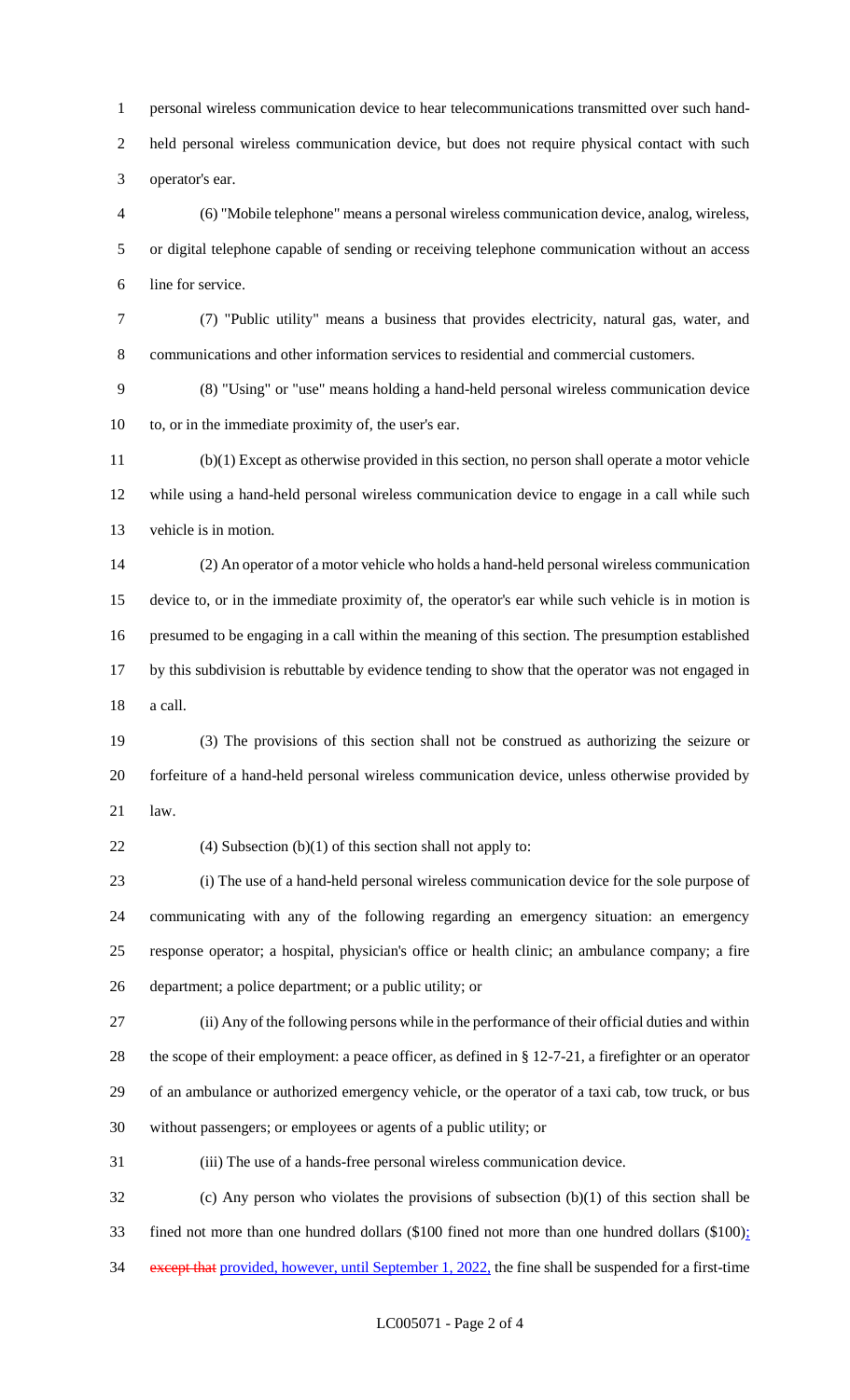- 1 violator who provides proof of acquisition of a hands-free accessory subsequent to the violation,
- 2 but prior to the imposition of a fine.
- 3 SECTION 2. This act shall take effect upon passage.

#### $=$ LC005071 ========